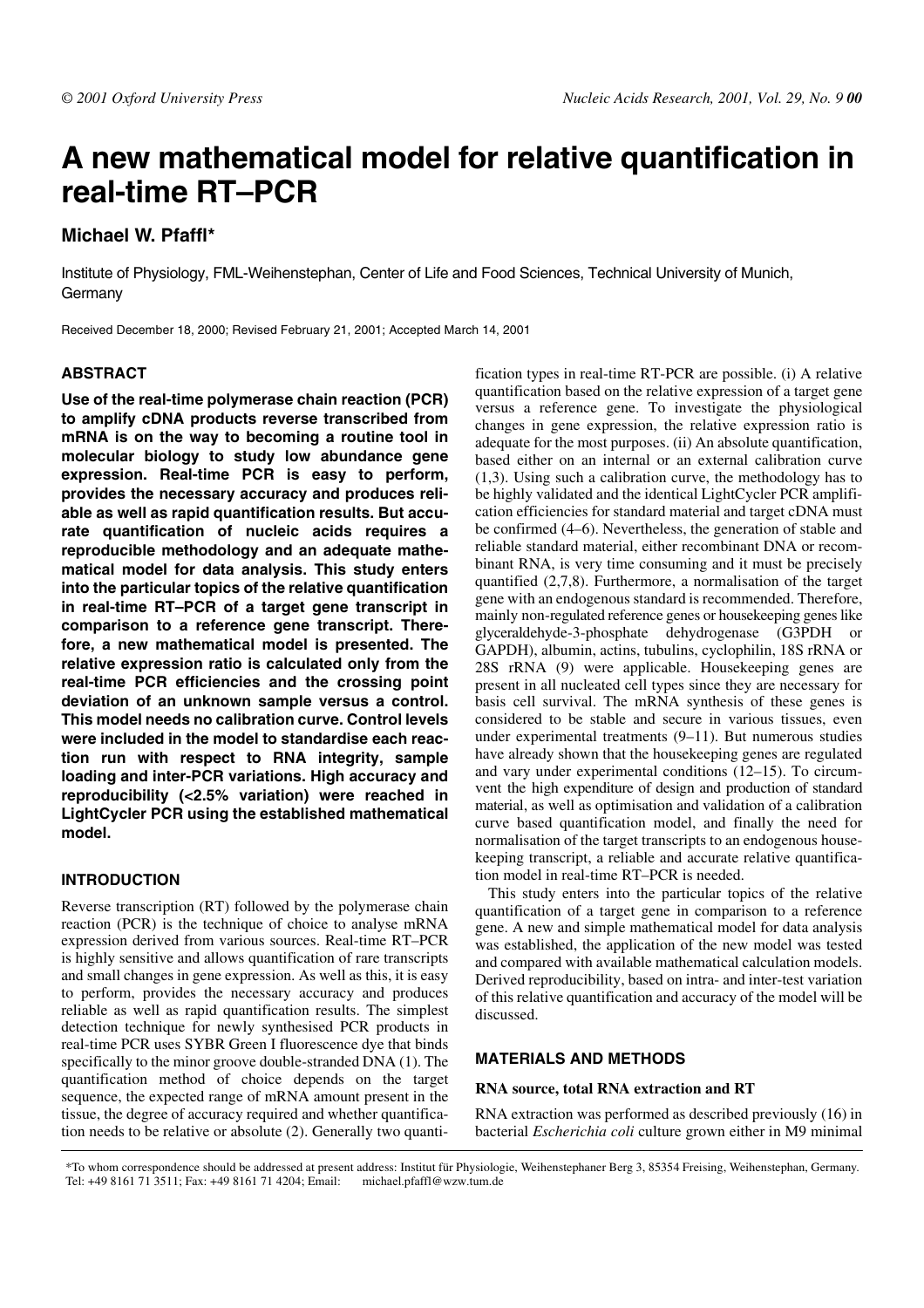|  |  | Table 1. Intra-assay (test precision) and inter-assay variation (test variability) of LightCycler real-time RT-PCR |  |  |  |
|--|--|--------------------------------------------------------------------------------------------------------------------|--|--|--|
|--|--|--------------------------------------------------------------------------------------------------------------------|--|--|--|

|                | Intra-assay variation $(n = 3)$ |           | Inter-assay variation $(n = 3)$ |           |
|----------------|---------------------------------|-----------|---------------------------------|-----------|
|                | Mean CP                         | <b>CV</b> | Mean CP                         | <b>CV</b> |
| TyrA (sample)  | 15.020                          | 0.06%     | 15.311                          | 3.58%     |
| TyrA (control) | 20.303                          | $0.09\%$  | 20.426                          | 2.98%     |
| PyrB (sample)  | 16.031                          | 2.16%     | 16.289                          | 3.91%     |
| PyrB (control) | 11.720                          | 1.32%     | 12.011                          | 3.18%     |
| Gst (sample)   | 14.533                          | 0.65%     | 14.371                          | 2.26%     |
| Gst (control)  | 14.277                          | 0.11%     | 13.997                          | $2.62\%$  |

Determination of variation was done in 20 ng reverse transcribed total RNA. Test variation is based on CP variation and expressed as mean CP with CV.

media (sample preparation) or LB rich media (control preparation), both with 0.4% glucose concentration (17). RNA integrity was electrophoretically verified by ethidium bromide staining and by  $OD_{260}/OD_{280}$  nm absorption ratio > 1.95. *Escherichia coli* total RNA (1 µg) was reverse transcribed with 100 U of Superscript II Plus RNase H– Reverse Trancriptase (Gibco BRL Life Technologies, Gaithersburg, MD) using 100  $\mu$ M random hexamer primers (Pharmacia Biotech, Uppsala, Sweden) according to the manufacturer's instructions.

## **Optimisation of RT–PCR**

Highly purified salt-free primer for target gene1 (TyrA, tryptophan operon: forward primer, AAG CGT CTG GAA CTG GTT GC; reverse primer, AAA CGC TGT GCG TAA TCG CC), target gene 2 (PyrB, aspartate transcarbamylase: forward primer, GCT CCA ACC AAC ATC CGA; reverse primer, TTC ACG TTG GCG TAC TCG G) and reference gene (Gst, glutathione transferase: forward primer, CTT TGC CGT TAA CCC TAA GGG; reverse primer, GCT GCA ATG TGC TCT AAC CC) were generated (MWG Biotech, Ebersberg, Germany) and optimised to an equal annealing temperature of 60°C. Conditions for all PCRs were optimised in a gradient cycler (Mastercycler Gradient, Eppendorf, Germany) with regard to *Taq* DNA polymerase (Roche Diagnostics, Basel, Switzerland), forward and reverse primers,  $MgCl<sub>2</sub>$  concentrations (Roche Diagnostics), dNTP concentrations (Roche Diagnostics) and various annealing temperatures (55–65°C). RT–PCR amplification products were separated on a 4% high resolution NuSieve agarose (FMC Bio Products, Rockland, ME) gel electrophoresis and analysed with the Image Master system (Pharmacia Biotech). Optimised results were transferred on the following LightCycler PCR protocol.

#### **LightCycler real-time PCR**

For LightCycler reaction a mastermix of the following reaction components was prepared to the indicated end-concentration: 13 µl water, 2.4 µl MgCl<sub>2</sub> (4 mM), 0.8 µl forward primer  $(0.4 \mu M)$ , 0.8  $\mu$ l reverse primer  $(0.4 \mu M)$  and 2.0  $\mu$ l LightCyler (Fast Start DNA Master SYBR Green I; Roche Diagnostics). LightCycler mastermix (19 µl) was filled in the LightCycler glass capillaries and 1 µl cDNA (3.2, 4.0, 4.8, 16, 20 or 24 ng reverse transcribed total RNA) was added as PCR template. Capillaries were closed, centrifuged and placed into the Light-



**Figure 1.** Determination of real-time PCR efficiencies of reference gene (Gst), target gene 1 (TyrA) and target gene 2 (PyrB). CP cycles versus cDNA (reverse transcribed total RNA) concentration input were plotted to calculate the slope (mean  $\pm$  SD; n = 3). The corresponding real-time PCR efficiencies were calculated according to the equation:  $E = 10^{[-1/\text{slope}]}$  (18).

Cycler rotor. The following LightCycler experimental run protocol was used: denaturation program (95°C for 10 min), amplification and quantification program repeated 40 times (95 $\degree$ C for 15 s, 60 $\degree$ C for 10 s, 72 $\degree$ C for 60 s with a single fluorescence measurement), melting curve program (60–95°C with a heating rate of  $0.1^{\circ}$ C per second and a continuous fluorescence measurement) and finally a cooling step to 40°C. For the mathematical model it is necessary to determine the crossing points (CP) for each transcript. CP is defined as the point at which the fluorescence rises appreciably above the background fluorescence. 'Fit Point Method' must be performed in the LightCycler software 3.3 (Roche Diagnostics), at which CP will be measured at constant fluorescence level (18).

# **RESULTS**

# **Confirmation of primer specificity**

Specificity of RT–PCR products was documented with high resolution gel electrophoresis and resulted in a single product with the desired length (TyrA, 978 bp; PyrB, 530 bp; and Gst,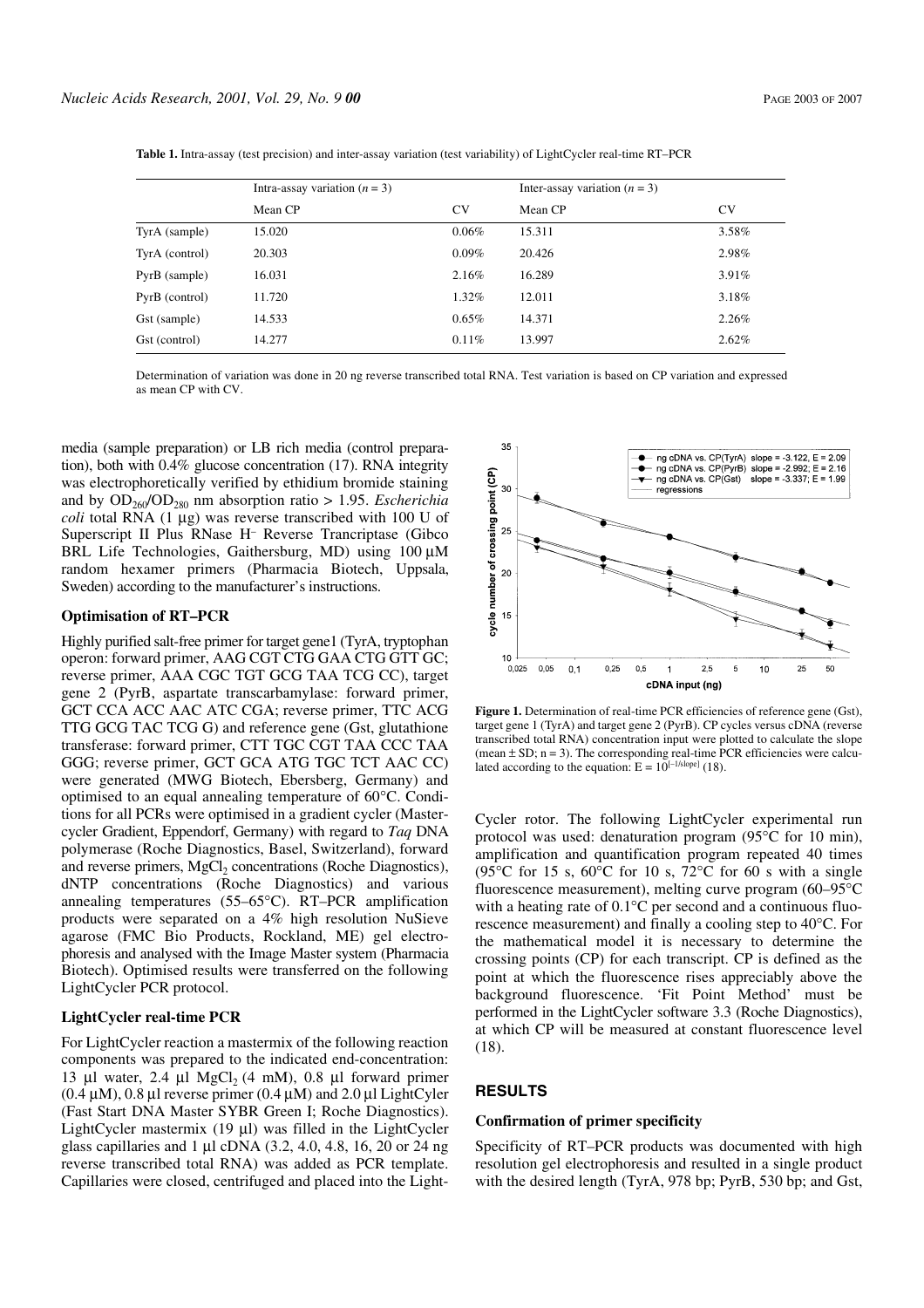402 bp). In addition a LightCycler melting curve analysis was performed which resulted in single product specific melting temperatures as follows: TyrA, 89.6°C; PyrB, 88.5°C; and Gst, 88.3°C. No primer-dimers were generated during the applied 40 real-time PCR amplification cycles.

## **Real-time PCR amplification efficiencies and linearity**

Real-time PCR efficiencies were calculated from the given slopes in LightCycler software. The corresponding real-time PCR efficiency (*E*) of one cycle in the exponential phase was calculated according to the equation:  $E = 10^{[-1/\text{slope}]}$  (Fig. 1). (18) Investigated transcripts showed high real-time PCR efficiency rates; for TyrA, 2.09; PyrB, 2.16; and Gst, 1.99 in the investigated range from 0.40 to 50 ng cDNA input  $(n = 3)$  with high linearity (Pearson correlation coefficient *r* > 0.95).

#### **Intra- and inter-assay variation**

To confirm accuracy and reproducibility of real-time PCR the intra-assay precision was determined in three repeats within one LightCycler run. Inter-assay variation was investigated in three different experimental runs performed on 3 days using three different premix cups of LightCycler, Fast Start DNA Master SYBR Green I kit (Roche Diagnostics). Determination of variation was done in 20 ng transcribed total RNA (Table 1). Test reproducibility for all investigated transcripts was low in inter-test experiments (<3.91%) and even lower in intra-test experiments (<2.16%). The calculation of test precision and test variability is based on the CP variation from the CP mean value.

#### **Mathematical model for relative quantification in realtime PCR**

A new mathematical model was presented to determine the relative quantification of a target gene in comparison to a reference gene. The relative expression ratio  $(R)$  of a target gene is calculated based on *E* and the CP deviation of an unknown sample versus a control, and expressed in comparison to a reference gene.

ratio = 
$$
\frac{(E_{\text{target}})^{\Delta CP_{\text{target}}(control-sample)} (E_{\text{ref}})^{\Delta CP_{\text{ref}}(control-sample)}}
$$

Equation **1** shows a mathematical model of relative expression ratio in real-time PCR. The ratio of a target gene is expressed in a sample versus a control in comparison to a reference gene.  $E<sub>target</sub>$  is the real-time PCR efficiency of target gene transcript;  $E_{\text{ref}}$  is the real-time PCR efficiency of a reference gene transcript;  $\Delta CP_{\text{target}}$  is the CP deviation of control – sample of the target gene transcript;  $\Delta CP_{ref} = CP$  deviation of control – sample of reference gene transcript. The reference gene could be a stable and secure unregulated transcript, e.g. a housekeeping gene transcript. For the calculation of *R*, the individual real-time PCR efficiencies and the CD deviation (∆CP) of the investigated transcripts must be known. Real-time PCR efficiencies were calculated, according to  $E = 10^{[-1/\text{slope}]}$  (18), as shown in Figure 1. CP deviations of control cDNA minus sample of the target gene and reference genes were calculated according to the derived CP values. Mean CP, variation of CP and ∆CP values between control and sample of investigated transcripts are listed in Table 2. The influence of differing



**Figure 2.** Real-time RT–PCR SYBR Green I fluorescence history versus cycle number of target gene 1 (TyrA), target gene 2 (PyrB) and reference gene (Gst) in sample cDNA and control cDNA. CP determination was done at fluorescence level 1.

cDNA input concentrations on ∆CP are also shown. Intended cDNA input concentration variation of control and sample were compared at different levels (low level, 3.2, 4.0, 4.8 ng cDNA; high level, 16, 20 and 24 ng cDNA). They resulted in stable and constant ∆CP cycle numbers. In Table 3 the corresponding ratios of target genes in comparison to the reference gene were calculated, through to the established mathematical model (equation **1**). The expression ratios of target genes remain stable, even under intended ±20% cDNA variation and low and high cDNA input levels, performed in two runs. A minimal coefficient of variation (CV) of 2.50 and 1.74% was observed, respectively.

#### **Regulation of investigated gene transcripts**

All investigated transcript expressions were regulated divergently (Table 3). The expression of Gst was constant, independent of media conditions, and therefore was chosen as endogenous standard or reference gene transcript. TyrA mRNA expression, measured in 20 ng cDNA, was up-regulated 49.1-fold (2.095.283) in M9 minimal compared to LB rich medium under high cDNA input conditions. Under the consideration of the reference gene expression the real up-regulation ratio was, on average, 58.5-fold. PyrB mRNA expression was down-regulated under M9 minimal medium conditions by a factor of 27.6 (2.164.311). With the normalisation of the endogenous standard transcript, the exact relative expression ratio can be calculated to 23.2.

#### **DISCUSSION**

RT followed by PCR is the most powerful tool to amplify small amounts of mRNA (19). Because of its high ramping rates, limited annealing and elongation time, the rapid cycle PCR in the LightCycler system offers stringent reaction conditions to all PCR components and leads to a primer sensitive and template specific PCR (20). The application of fluorescence techniques to real-time PCR combines the PCR amplification, product detection and quantification of newly synthesised DNA, as well as verification in the melting curve analysis. This led to the development of new kinetic RT–PCR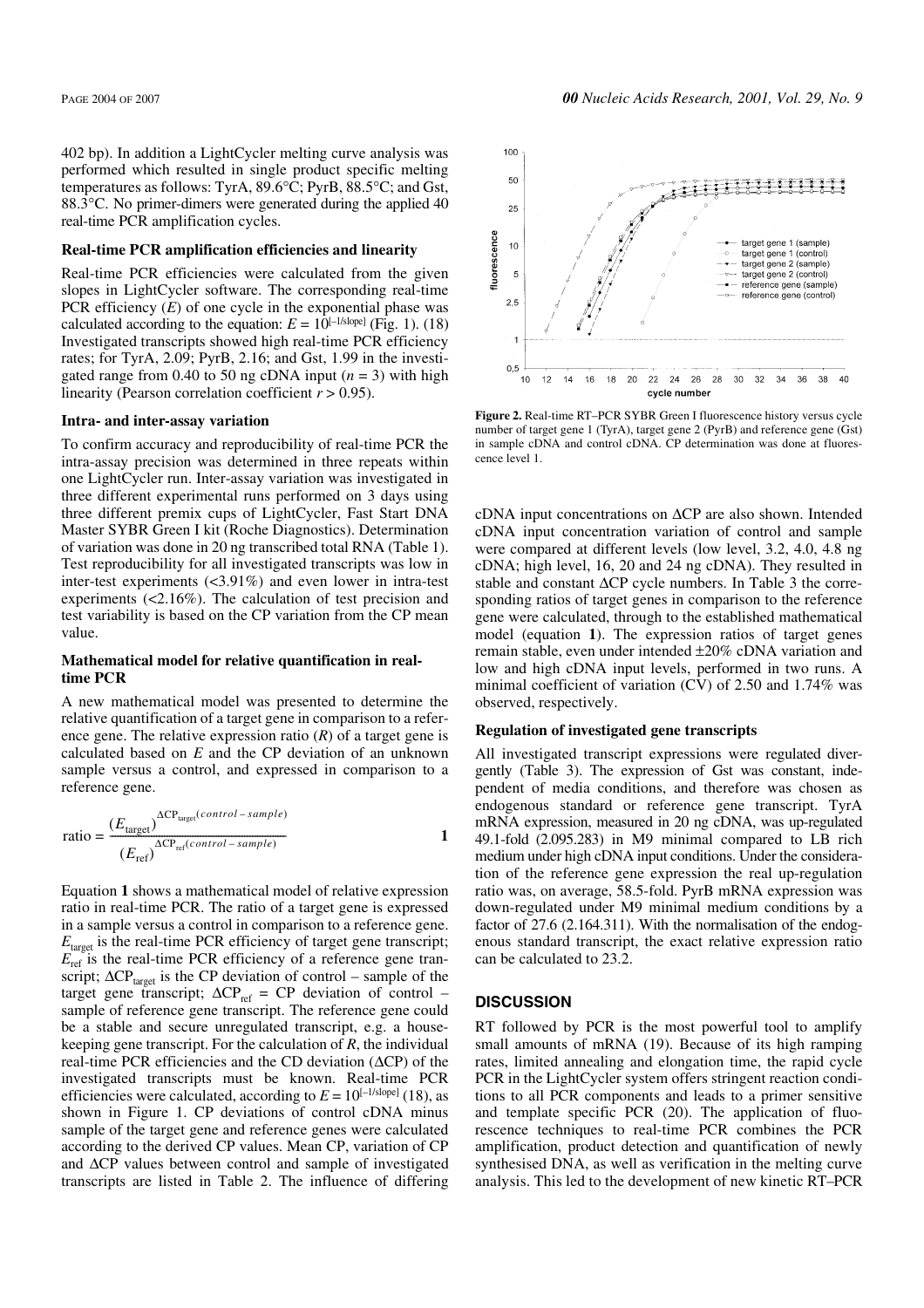**Table 2.** Mean CP and CV of target gene 1 (TyrA) and target gene 2 (PyrB) in comparison to intended concentration variation of reference gene (Gst) low level (3.2, 4.0 and 4.8 ng per capillary) and high level cDNA input (16, 20 and 24 ng)

|                       | cDNA input(ng)    | Mean CP $(n = 3)$ | CV%   | $\Delta CP$ (cycles) |
|-----------------------|-------------------|-------------------|-------|----------------------|
| High cDNA input level |                   |                   |       |                      |
| TyrA (sample)         | 20                | 15.020            | 0.06  | $+5.283$             |
| TyrA (control)        | 20                | 20.303            | 0.09  |                      |
| PyrB (sample)         | 20                | 16.031            | 2.16  | $-4.311$             |
| PyrB (control)        | 20                | 11.720            | 1.32  |                      |
| Gst (sample)          | 16                | 14.290            | 0.73  | $-0.277$             |
| Gst (control)         | 16                | 14.013            | 0.39  |                      |
| Gst (sample)          | 20                | 14.533            | 0.65  | $-0.256$             |
| Gst (control)         | 20                | 14.277            | 0.11  |                      |
| Gst (sample)          | 24                | 14.957            | 1.29  | $-0.227$             |
| Gst (control)         | 24                | 14.730            | 1.14  |                      |
|                       |                   |                   |       |                      |
| Low cDNA input level  |                   |                   |       |                      |
| TyrA (sample)         | 4.0 <sub>ng</sub> | 17.353            | 2.16% | $+5.487$             |
| TyrA (control)        | 4.0 <sub>ng</sub> | 22.840            | 1.26% |                      |
| PyrB (sample)         | 4.0 <sub>ng</sub> | 17.667            | 0.75% | $-4.277$             |
| PyrB (control)        | 4.0 <sub>ng</sub> | 13.390            | 0.12% |                      |
| Gst (sample)          | $3.2$ ng          | 16.927            | 0.643 | $-0.050$             |
| Gst (control)         | $3.2$ ng          | 16.877            | 1.81% |                      |
| Gst (sample)          | 4.0 <sub>ng</sub> | 16.750            | 2.31% | $-0.127$             |
| Gst (control)         | 4.0 <sub>ng</sub> | 16.623            | 1.04% |                      |
| Gst (sample)          | $4.8$ ng          | 16.297            | 1.68% | $-0.077$             |
| Gst (control)         | 4.8 ng            | 16.220            | 0.69% |                      |

methodologies that are revolutionising the possibilities of mRNA quantification (21).

In this paper, we focused on the relative quantification of target gene transcripts in comparison to a reference gene transcript. A new mathematical model for data analysis was presented to calculate the relative expression ratio on the basis of the PCR efficiency and crossing point deviation of the investigated transcripts (equation **1**). The concept of threshold fluorescence is the basis of an accurate and reproducible quantification using fluorescence-based RT–PCR methods (22). Threshold fluorescence is defined as the point at which the fluorescence rises appreciably above the background fluorescence. In the Fit Point Method, the threshold fluorescence and therefore the DNA amount in the capillaries is identical for all samples. CP determination with the 'Second Derivative Maximum Method' is not adequate for our mathematical model, because quantification is done at the point of most efficient real-time PCR where the second derivative is at its maximum (18).

A linear relationship between the CP, crossing the threshold fluorescence, and the log of the start molecules input in the reaction is given (18,23). Therefore, quantification will always occur during the exponential phase, and it will not be affected by any reaction components becoming limited in the plateau phase (7). In the established model the relative expression ratio of a target gene is normalised with the expression of an endogenous desirable unregulated reference gene transcript to compensate inter-PCR variations between the runs. The CP of the chosen reference gene is the same in the control and the sample ( $\Delta CP = 0$ ). Stable and constant reference gene mRNA levels are given. Under these considerations of an unregulated reference gene transcript, no normalisation is needed and equation **1** can be shortened to equation **2**.

ratio = 
$$
\frac{(E_{\text{target}})^{\Delta CP_{\text{target}}(control-sample)}}{(E_{\text{ref}})^{0}}
$$
  
ratio =  $(E_{\text{target}})^{\Delta CP_{\text{target}}(control-sample)}$ 

Equation **2** shows a mathematical model of relative expression ratio in real-time PCR under constant reference gene expression. CP values in the sample and control are equal and represent ideal housekeeping conditions ( $\Delta CP_{ref} = 0$ ,  $\vec{E}_{ref} = 1$ ).

Two other mathematical models are available for the relative quantification during real-time PCR. The 'efficiency calibrated mathematical method for the relative expression ratio in realtime PCR' is presented by Roche Diagnostics in a truncated form in an internal publication (24). The complete equation is,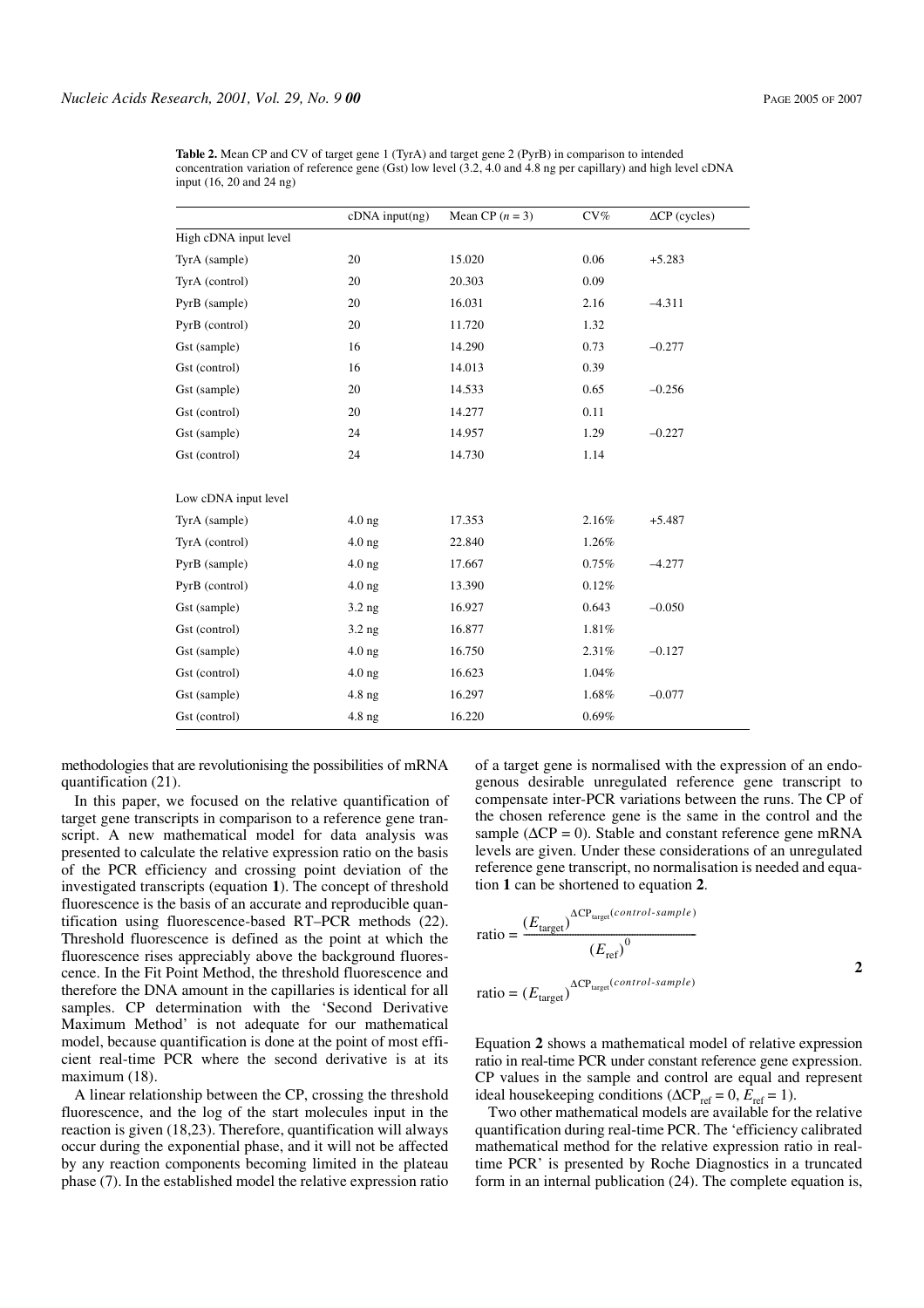in principle, the same and the results are in identical relative expression ratio like our model (equation **3**).

$$
ratio = \frac{(E_{\text{ref}})^{^{CP}}_{\text{Sample}}}{(E_{\text{target}})^{^{CP}}_{\text{Sample}}} \div \frac{(E_{\text{ref}})^{^{CP}}_{\text{Calibration}}}{(E_{\text{target}})^{^{CP}}_{\text{Calibration}}}
$$

Efficiency calibrated mathematical method for the relative expression ratio in real-time PCR presented by Soong *et al.* (24). But the method of calculation in the described mathematical model is hard to understand. The second model available, the 'Delta–delta method' for comparing relative expression results between treatments in real-time PCR (equation **4**) is presented by PE Applied Biosystems (Perkin Elmer, Forster City,CA).

ratio = 
$$
2^{-[\Delta CP \text{ sample - }\Delta CP \text{ control}]}
$$

$$
ratio = 2^{-\Delta \Delta CP}
$$

Equation **4** shows a mathematical delta–delta method for comparing relative expression results between treatments in real-time PCR developed by PE Applied Biosystems (Perkin Elmer). Optimal and identical real-time amplification efficiencies of target and reference gene of *E* = 2 are presumed. The delta–delta method is only applicable for a quick estimation of the relative expression ratio. For such a quick estimation, equation **1** can be shortened and transferred into equation **4**, under the condition that  $E_{\text{target}} = E_{\text{ref}} = 2$ . Our presented formula combines both models in order to better understand the mode of CP data analysis and for a more reliable and exact relative gene expression.

Relative quantification is always based on a reference transcript. Normalisation of the target gene with an endogenous standard was done via the reference gene expression, to compensate inter-PCR variations. Beside this further control levels were included in the mathematical model to standardise each reaction run with respect to RNA integrity, RT efficiency or cDNA sample loading variations. The reproducibility of the RT step varies greatly between tissues, the applied RT isolation methodology (25) and the RT enzymes used (26). Different cDNA input concentrations were tested on low and high cDNA input ranges, to mimic different RT efficiencies (±20%) at different quantification levels. In the applied twostep RT–PCR, using random hexamer primers, all possible interferences during RT will influence all target transcripts as well as the internal reference transcript in parallel. Occurring background interferences retrieved from extracted tissue components, like enzyme inhibitors, and cDNA synthesis efficiency were related to target and reference similarly. All products underwent identical reaction conditions during RT and variations only disappear during real-time PCR. Any source of error during RT will be compensated through the model itself. Widely distributed single-step RT–PCR models are not applicable, because in each reaction set-up and for each investigated factor individual and slightly different RT conditions will occur. Therefore, the variation in a two-step RT–PCR will always be lower, and the reproducibility of the assay will be higher, that in a single-step RT–PCR (8). Reproducibility of

**Table 3.** Influence of variation in cDNA input (±20%) of control and sample (high and low level) on the variation in relative expression ratio based on equation **1** and the error of mathematical model, expressed as CV of *R*

| Gst                                  | TyrA                 | PyrB                 |
|--------------------------------------|----------------------|----------------------|
| $E = 1.99$                           | $E = 2.09$           | $E = 2.16$           |
| High cDNA input level                | $\Delta CP = +5.283$ | $\Delta CP = -4.311$ |
| 80% cDNA input $\Delta CP = -0.277$  | $R = 59.476$         | $R = 0.04375$        |
| 100% cDNA input $\Delta CP = -0.256$ | $R = 58.625$         | $R = 0.04312$        |
| 120% cDNA input $\Delta CP = -0.227$ | $R = 57.459$         | $R = 0.04226$        |
| Mean of $R$                          | 58.45900             | 0.04304              |
| Error/CV of $R$                      | 1.73%                | 1.74%                |
|                                      |                      |                      |
| Low cDNA input level                 | $\Delta CP = +5.487$ | $\Delta CP = -4.277$ |
| 16% cDNA input $\Delta CP = -0.050$  | $R = 59.104$         | $R = 0.03844$        |
| 20% cDNA input $\Delta CP = -0.127$  | $R = 62.102$         | $R = 0.04031$        |
| 24\% cDNA input DCP = $-0.077$       | $R = 60.208$         | $R = 0.03914$        |
| Mean of $R$                          | 60.471               | 0.03930              |
| Error/CV of $R$                      | 2.50%                | 2.49%                |

the developed mathematical model was dependent on the exact determination of real-time amplification efficiencies and on the given low LightCycler CP variability. In our mathematical model the necessary reliability and reproducibility was given, which was confirmed by high accuracy and a relative error of <2.5% using low and high template concentration input.

## **CONCLUSION**

**4**

LightCycler real-time PCR using SYBR Green I fluorescence dye is a rapid and sensitive method to detect low amounts of mRNA molecules and therefore offers important physiological insights on mRNA expression level. The established mathematical model is presented in order to better understand the mode of analysis in relative quantification in real-time RT– PCR. It is only dependent on ∆CP and amplification efficiency of the transcripts. No additional artificial nucleic acids, like recombinant nucleic acid constructs in external calibration curve models, are needed. Reproducibility of LightCycler RT– PCR in general and the minimal error rate of the model allows for an accurate determination of the relative expression ratio. Even different cDNA input resulted in minor variations. Relative expression is adequate for the most relevant physiological expression changes. In future it is not necessary to establish more complex and time consuming quantification models based on calibration curves. For the differential display of mRNA the relative expression ratio is an ideal and simple tool for the verification of RNA or DNA array chip technology results.

## **ACKNOWLEDGEMENTS**

The author thanks D.Schmidt for technical assistance. Primers, primer sequences and samples were kindly donated by Drs